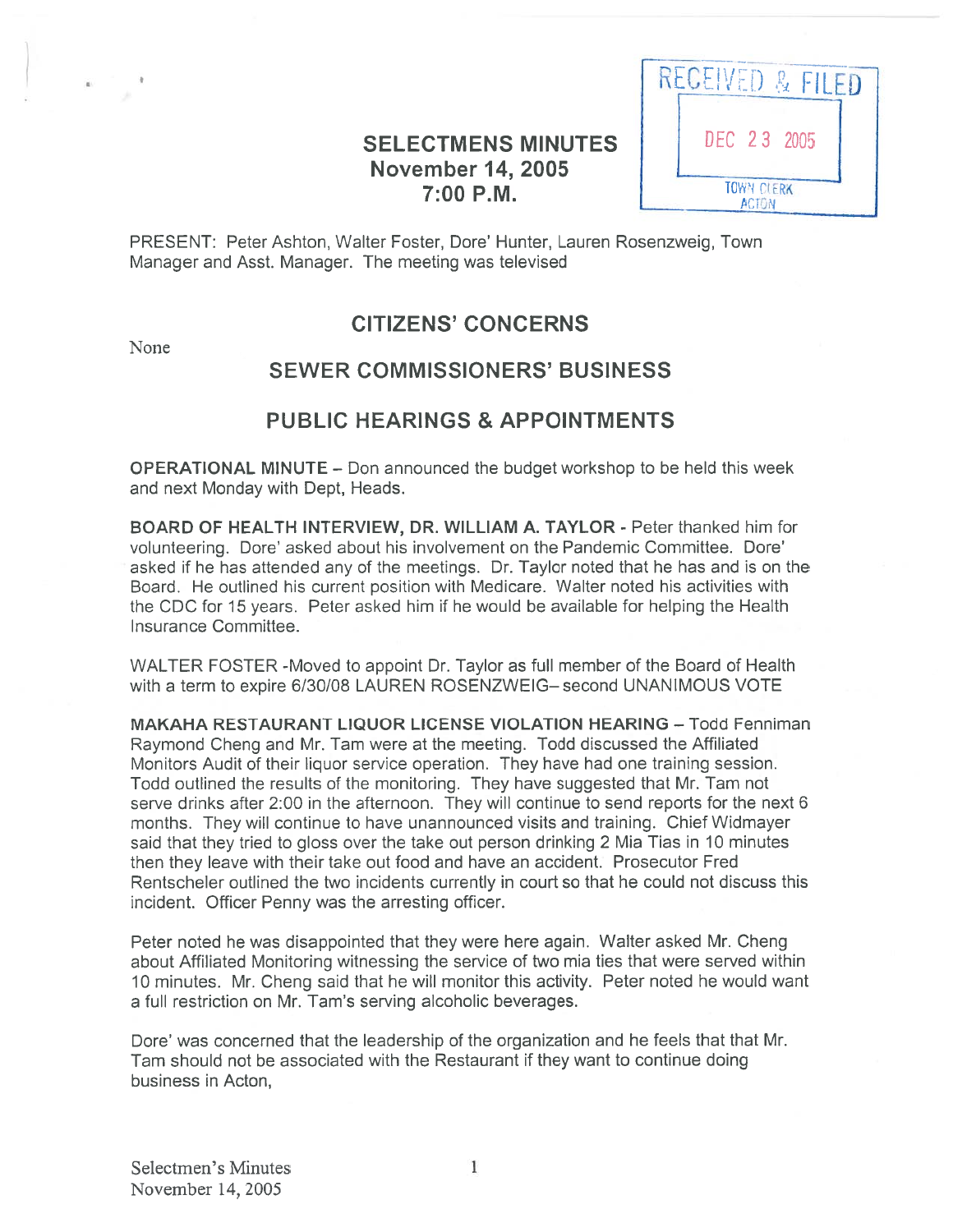Walter was concerned that the problem was with one of the owners. He was concerned about 2 drinks in 10 minutes. He also noted that Affiliated Monitoring did not do any thing about the over service when they saw it happen and the person left and had an accident. Peter suggested that they not service drinks to take out customers. Lauren noted that she had reviewed the report. She felt it was not being taken seriously.

Peter spoke about the person arrested in Stow and the high speeds during the chase.

DORE' HUNTER - Move that if Makaha plans to continue the license to serve alcoholic beverages in Acton, that Mr. Tam be barred from any contact with the alcohol service and that the license be amended to not serve take out customers, and further that they have <sup>a</sup> three day suspension Walter made and friendly amendment to increase the suspension to <sup>7</sup> days. Mr. Tam be removed as one of the owners of the Makaha. The Board amended the motion to serve the three day suspension previously stayed and then <sup>a</sup> <sup>4</sup> day suspension (equaling the <sup>7</sup> Days) and were asked to turn in their license on November 15th. WALTER FOSTER — second. UNANIMOUS VOTE Atty. Fenniman asked that it be <sup>a</sup> three day and not seven. The Board said they could not suppor<sup>t</sup> <sup>a</sup> reduction. It was noted that we will amend the license to reflect the motion.

PUBLIC TREE REMOVAL HEARING, POPE ROAD — Peter said he had driven by and felt that he did not see why the tree needed to be removed. Greg Niemski, chairman of the Planning Board noted the Ellsworth Village plan. The sight distance is part of the problem. Dean Charter did not think they should be removed. The Planning Board felt this was needed. The Selectmen now have the decision to make. Dean Charter noted that the trees were goo<sup>d</sup> species and should not be removed. They are <sup>36</sup> in diameter and it is <sup>a</sup> scenic road. The trees are healthy and sees no reason to take them down. He further noted that other roads in town have the same conditions. Carol Holley spoke about the counters that were installed on the holiday weekend when kids were home and she urge<sup>d</sup> them to <sup>p</sup>lace the counters again. She felt that the trees needed to be saved. Betty lives off Pope Road and was concerned about safety and urge<sup>d</sup> the trees be saved. Susan Mitchell-Hardt She had three points about the trees on Pope Road; she noted that extensive tree canopy. The EAV noted in their repor<sup>t</sup> maintaining the trees and suggested traffic calming. Terra Friedrichs noted Dean's effort to maintain the trees in Town. She asked about the size of the trees in Town. Mr. Chapen of Brabrook said it is the knoll not the trees that are the problem. Dore' noted he has not had time to review the site and would be more comfortable continuing it to the next meeting; Walter did go out to the site and noted the entire road is dotted with trees. He feels the tree should stay. Lauren noted the difficulty in this decision we have to weigh those issues of liability and if some thing did happen if we don't remove the trees. She wanted to have more time to review it. She said the sign was difficult to see. WALTER FOSTER Moved to close the hearing and take under advisement. DORE' HUNTER — second. UNANIMOUS VOTE.

CONSERVATION COMMISSION OVERSIGHT MEETING — Members of the Conservation Commission were presen<sup>t</sup> to discuss their activities. They reviewed the slide show. Jim Snyder-Grant gave an over view of the Land Stewardship Committee's activities. Lauren thanked them for their efforts to maintain the conservation lands in Acton. Walter also thanked them for their service. Dore' suggested they have touts of the Stone Chamber to ge<sup>t</sup> people interested in this CPC project. Peter commented on the trail system in town and noted it is <sup>a</sup> tremendous asset.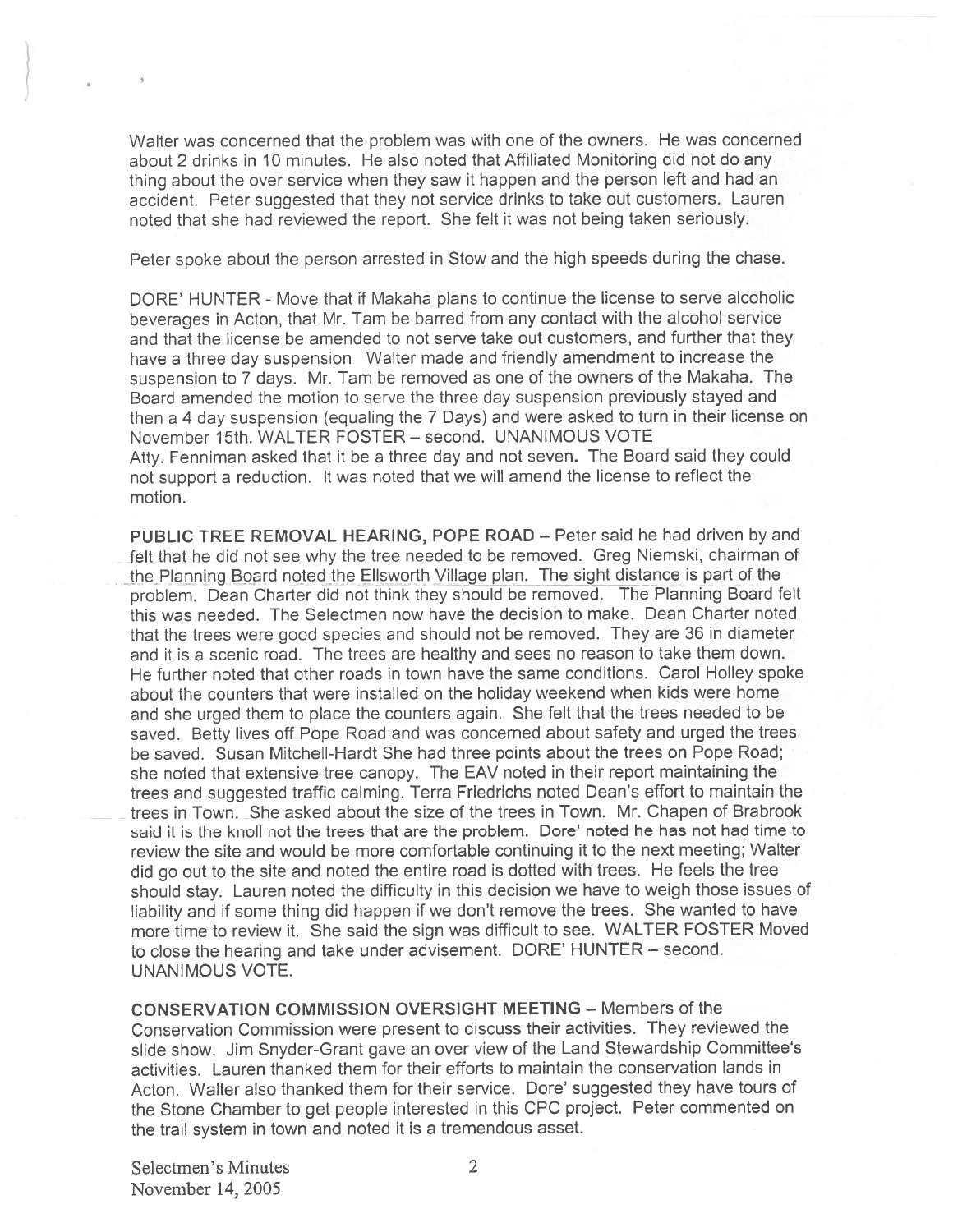SITE PLAN SPECIAL PERMIT 403-411 MASSACHUSETTS AyE, SF PROPERTIES, INC. — The proponents outlined the changes they have been working on since the last meeting. They have met the lighting bylaw and will remove dead trees and plant new ones in accordance with the Tree Warden and Carry Rhodes, DORE' HUNTER - Moved to close the Hearing and take under advisement. WALTER FOSTER - second, UNANIMOUS VOTE.

SOUTH ACTON COMMUTER RAIL TASK FORCE - Members of the SACRTF were presen<sup>t</sup> to up date the Board on their activities. They wanted the Boards suppor<sup>t</sup> with moving forward. Dore' felt the Board should suppor<sup>t</sup> this and that it deserves <sup>a</sup> try. Peter asked how many people they felt would participate. They hoped they would ge<sup>t</sup> at least 30. Walter felt it should not be restricted to Acton only commuters. He liked the hang tags and also agreed that it would self police. Walter suggested it be phased in and we authorize up to 15 people. They will need some staff assistance and will try to minimize it. Terra suggested <sup>a</sup> blog. They have heard of some sites. DORE' HUNTER - Moved to approve the idea. LAUREN ROSENZWEIG - second. UNANIMOUS VOTE The Town manager was asked to pu<sup>t</sup> together rough signs and tags.

SEWER BETTERMENT -AMIT BHAN, 16 SILVER HILL ROAD — Mr. Bhan was presen<sup>t</sup> to ask the Board for <sup>a</sup> Sewer Betterment Abatement on his property on Silver Hill Road. He outlined his reasons for asking for an abatement. Peter asked what it would cost to connect to the sewer. He said it was about \$10,000. Dore' and Peter said that they could not suppor<sup>t</sup> the granting of the program. DORE' HUNTER — Moved to Deny. WALTER FOSTER — second. UNANIMOUS VOTE

TRANSFER STATION UPDATE -John Murray gave <sup>a</sup> slide show on where they are with regard to the program. They will need to dissolve NESWC and he is working on this with another community. Bruce Stamski noted we have received the permit for pos<sup>t</sup> closure. We now have in writing that the capping is complete. The capped landfill can be used for playing fields, DPW stockpiling and improvement of the recycling area. The conditions were standard in format and they don't presen<sup>t</sup> and undue hardship. Peter asked for <sup>a</sup> clarification on how much of the \$675,000 would we get. John said 5%. Peter asked about the clay we received. Peter noted the contract to dispose of trash that would be needed at the end of the NESWC contract. Dore' noted that we needed to supply <sup>a</sup> use forward to ge<sup>t</sup> the permit and we would not be held to those uses that we submitted. Walter talked about any risk we would take and asked about the \$4.4 Million. He noted that he needs some assessment of risk and would affect the 4.4 million, CDM is looking at landfill site in Peabody and they also took ash. There is risk and we are looking forward to the legislation. They will be looking at protection for Acton. Walter wanted recycling improved. Dore' did not see any monies we might receive being used for the Town side and not the schools. Herman Kabakoff asked for historical data on tonnage for recycling. He also asked about the improvements and where the money will come from. John said we have funds appropriated from Town Meeting and we should be able do these improvements this year. Jim Snyder Grant spoke about the recycling and supports us going forward. Jim asked about logistical problems. He asked about concerns that would keep us from going out to bid. Bruce said that they are looking at getting the most bang from the buck. They will be refining their numbers. John said the only problem would be with the small highway crew. Mary Michaelman was <sup>p</sup>leased with moving forward on the recycling and asked about the testing of the Big Dig Clay we received.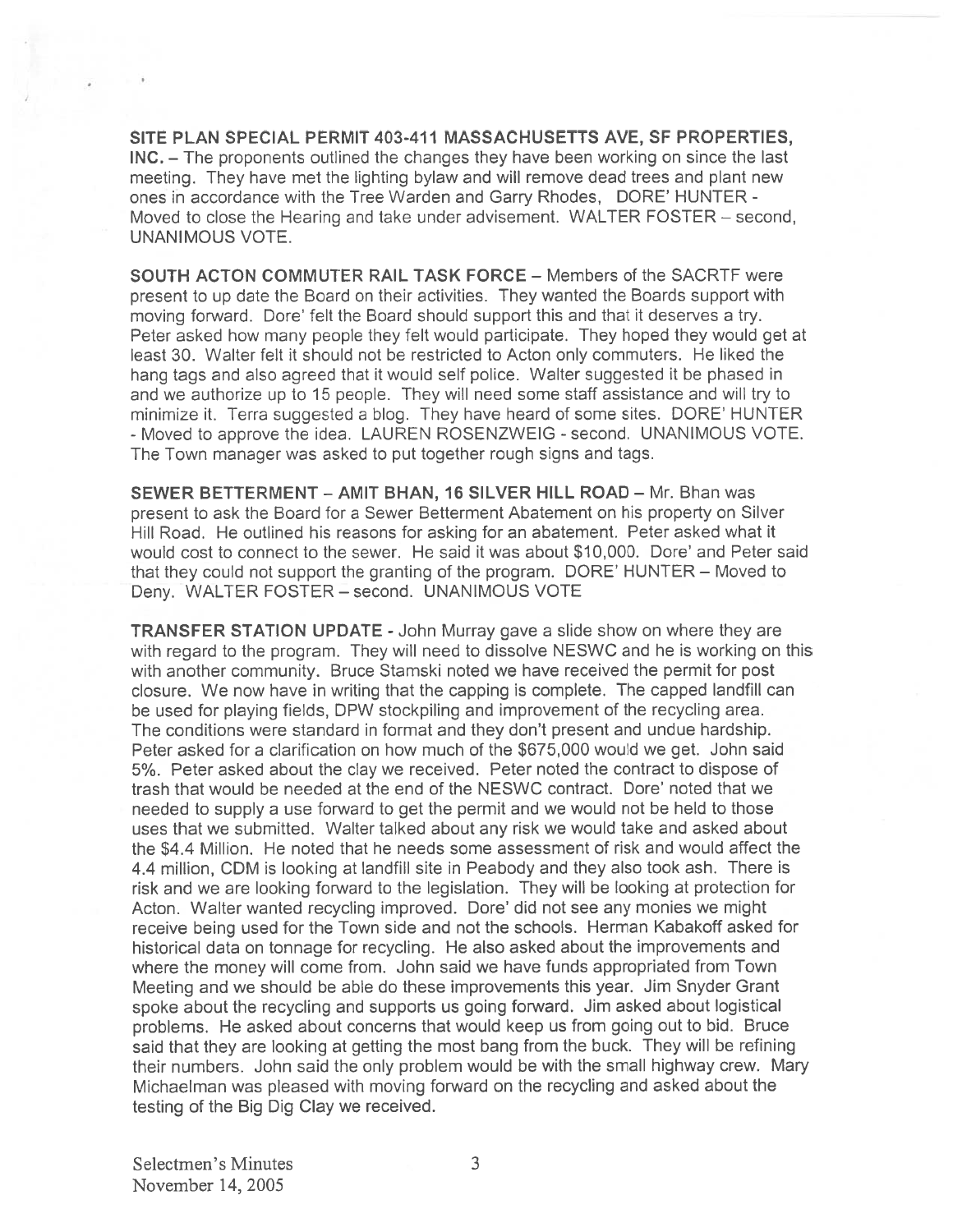## SELECTMEN'S BUSINESS

BUXTON PROPERTY — Peter outlined the advice of council that we have received with regar<sup>d</sup> to the restrictions on this property. Don explained it is <sup>a</sup> large parce<sup>l</sup> and looks developable and then they find the restrictions attached. We asked if <sup>a</sup> <sup>406</sup> would fit and counsel said yes. The petitioner asked about the septic system being <sup>p</sup>laced on the unrestricted parce<sup>l</sup> for <sup>a</sup> 406. Council said no. Council thinks that <sup>a</sup> use of necessity may apply. Don said the Board needs to say, we agree with council. Peter said that now we have the answer we should forward it to the petitioner.

### OTHER BUSINESS

Lauren alerted the Board about legislation on surplus land held by the state. We want right of first refusal, but we need to pay 85%of the cost. The ARC has asked us to identify our Brown Fields.

Peter noted that we have heard from Mr. Wren and he wrote the Governor and the Governor has responded to his request, DORE' HUNTER — Moved to notify Mass Highway about the lowering of the speeds on Route 2A. WALTER FOSTER - second. UNANIMOUS VOTE

Peter spoke about the MRS Audit Report and it confirms much of what we thought on how they do business. They don't have anything in <sup>p</sup>lace to handle many of the issues. Peter advocated that we have Town Council review and send letter from Gibson for <sup>a</sup> written update on how they are handling issues in the Audit. Peter also asked for interim drafts.

Walter noted it is <sup>a</sup> topic of grea<sup>t</sup> concern.

Walter updated the Board on Morrison Farm. They have been approached for actual uses for the building on site. They have also been approached by <sup>a</sup> day care for reuse of the residence.

Dore' asked if active recreation was still being looked at. Walter also spoke about organic farming and other farming uses.

## CONSENT AGENDA

WALTER FOSTER - Moved to approve with the additional Extra Information Grant \$15,000 for Willow Street project. DORE' HUNTER—second. UNANIMOUS VOTE.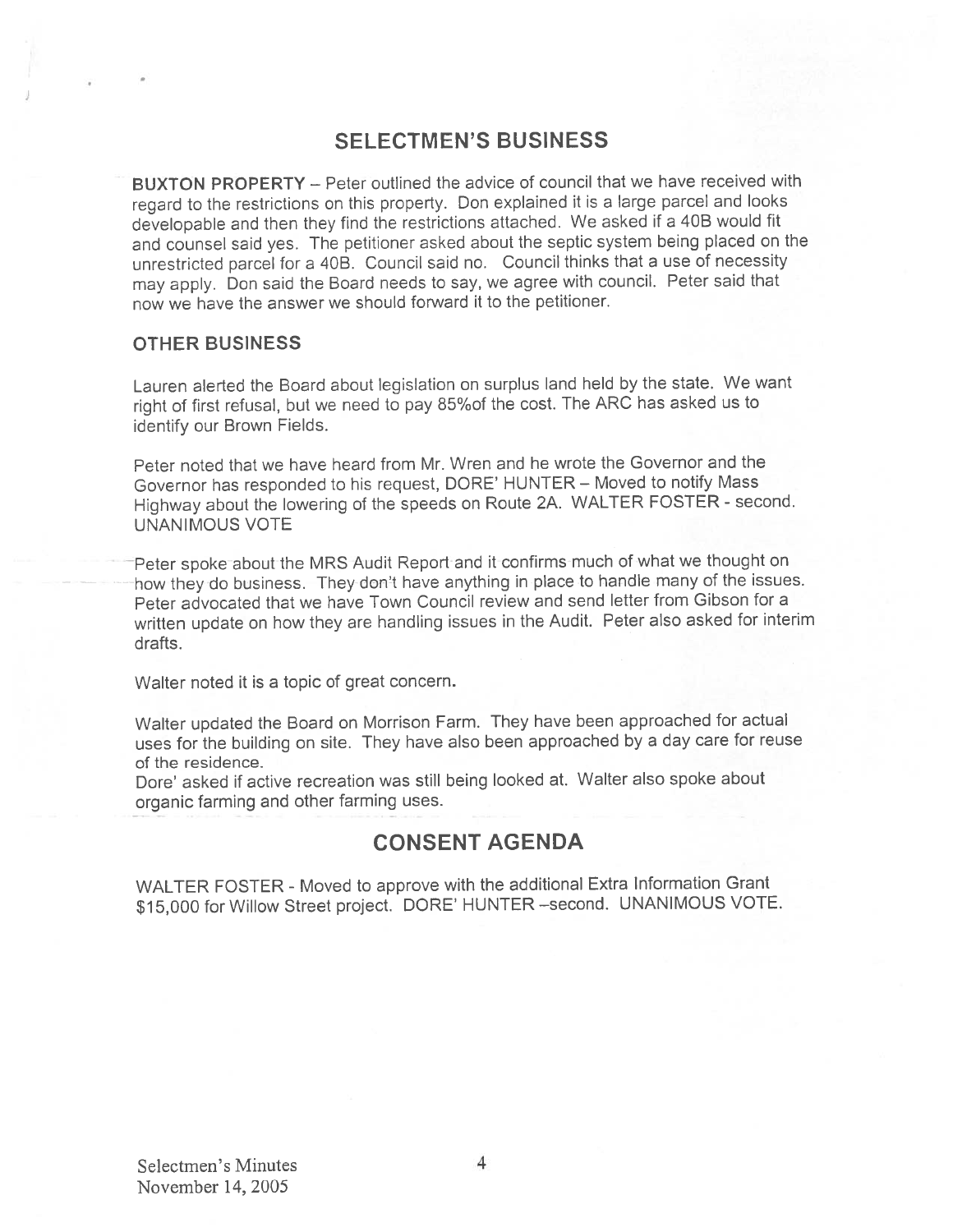# TOWN MANAGER'S REPORT

Don spoke about the Powder Mill Sewage Agreement and he will be getting the information into Docushare. 11:00 P.M.

# **EXECUTIVE SESSION**

Nope Required

Christine Joyce, Clerk Clerk, Board of Selectmen

Date:  $12 - 2 - 5$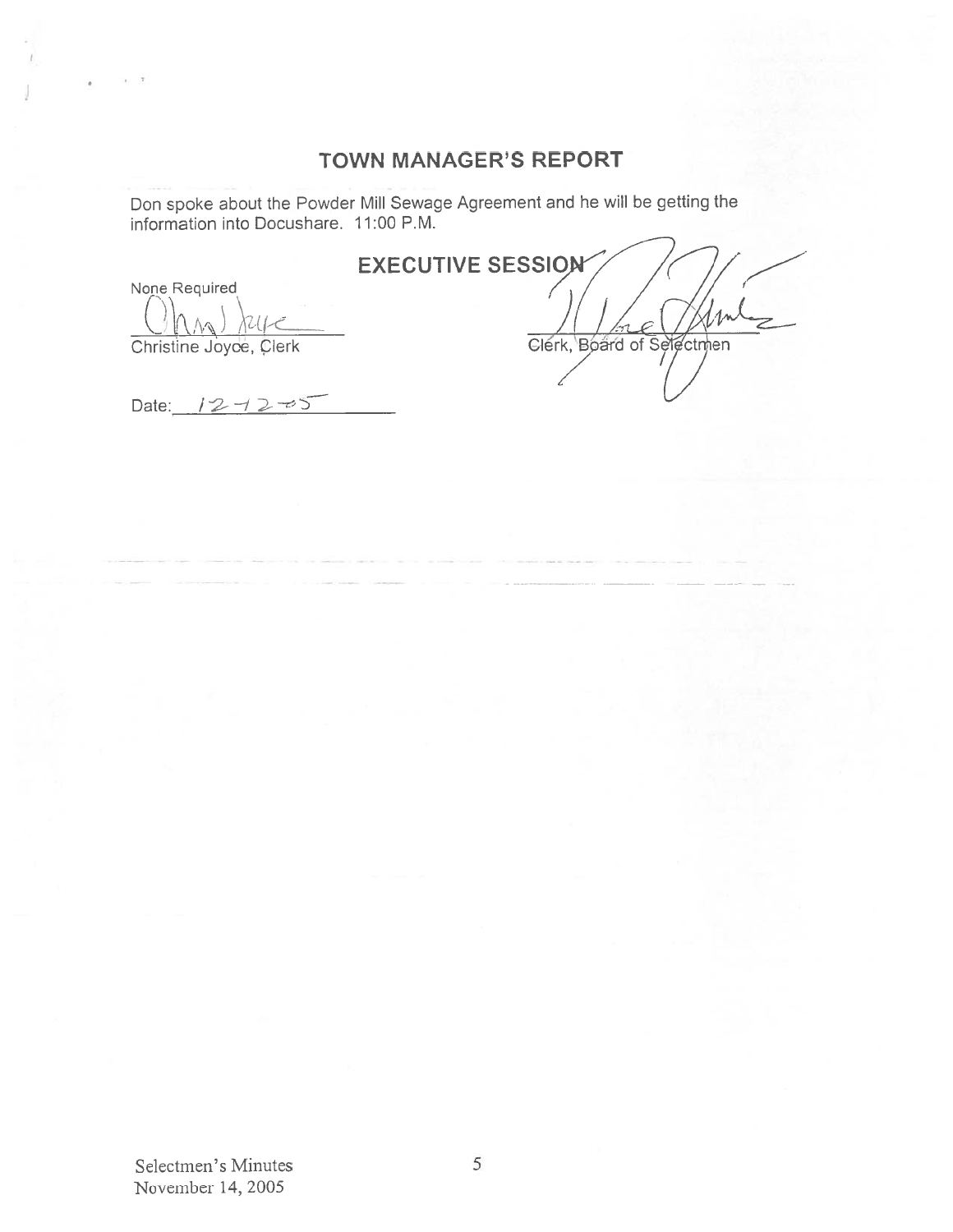# BOARD OF SELECTMEN AGENDA

# NOVEMBER 14, 2005

## 7:00 P.M.

- I CITIZENS' CONCERNS
- II SEWER COMMISSIONERS' BUSNESS
- III PUBLIC HEARINGS & APPOINTMENTS
- 1. 7:01 OPERATIONAL MINUTE The Town Manager will give the Board <sup>a</sup> brief update on various topics.
- 2. 7:05 BOARD OF HEALTH INTERVIEW, DR. WILLIAM A. TAYLOR.- Enclosed please find Dr. Taylor's Volunteer Application and comments from the Volunteer Coordinating Committee, for Board consideration.
- 3. 7:15 MAKAHA LIQUOR LICENSE VIOLATION HEARING Enclosed please find materials in the subject regard, for Board consideration.
- 4. 7:45 TREE REMOVAL PUBLIC HEARING, POPE ROAD Enclosed please find materials in the subject regard, for Board consideration.
- 5. 8:15 CONSERVATION COMMISSION OVERSIGHT MEETING Members of the Conservation Commission will be in for their annual oversight meeting with the Board.
- 6. 8:30 SITE PLAN SPECIAL PERMIT #8/26/05-404, 403-411 MASSACHUSETTS AyE, SF PROPERTIES, INC. (Continued) — Enclosed please find materials in the subject regard, for Board consideration.
- 7. 8:45 SOUTH ACTON COMMUTER RAIL TASK FORCE Members of the South Acton Commuter Rail Task Force will update the Board on the status of their work.
- 8. 9:15 SEWER BETTERMENT ABATEMENT HEARING, AMIT BAHN, 16 SILVER HILL ROAD — Enclosed please find materials in the subject regard, for Board consideration.
- 9. 9:30 TRANSFER STATION UPDATE Staff will provide <sup>a</sup> status update, for Board consideration.

## IV SELECTMEN'S BUSINESS

- 10. BUXTON PROPERTY Enclosed please find materials in the subject regard, for Board consideration.
- 11. OTHER BUSINESS
- VI CONSENT AGENDA